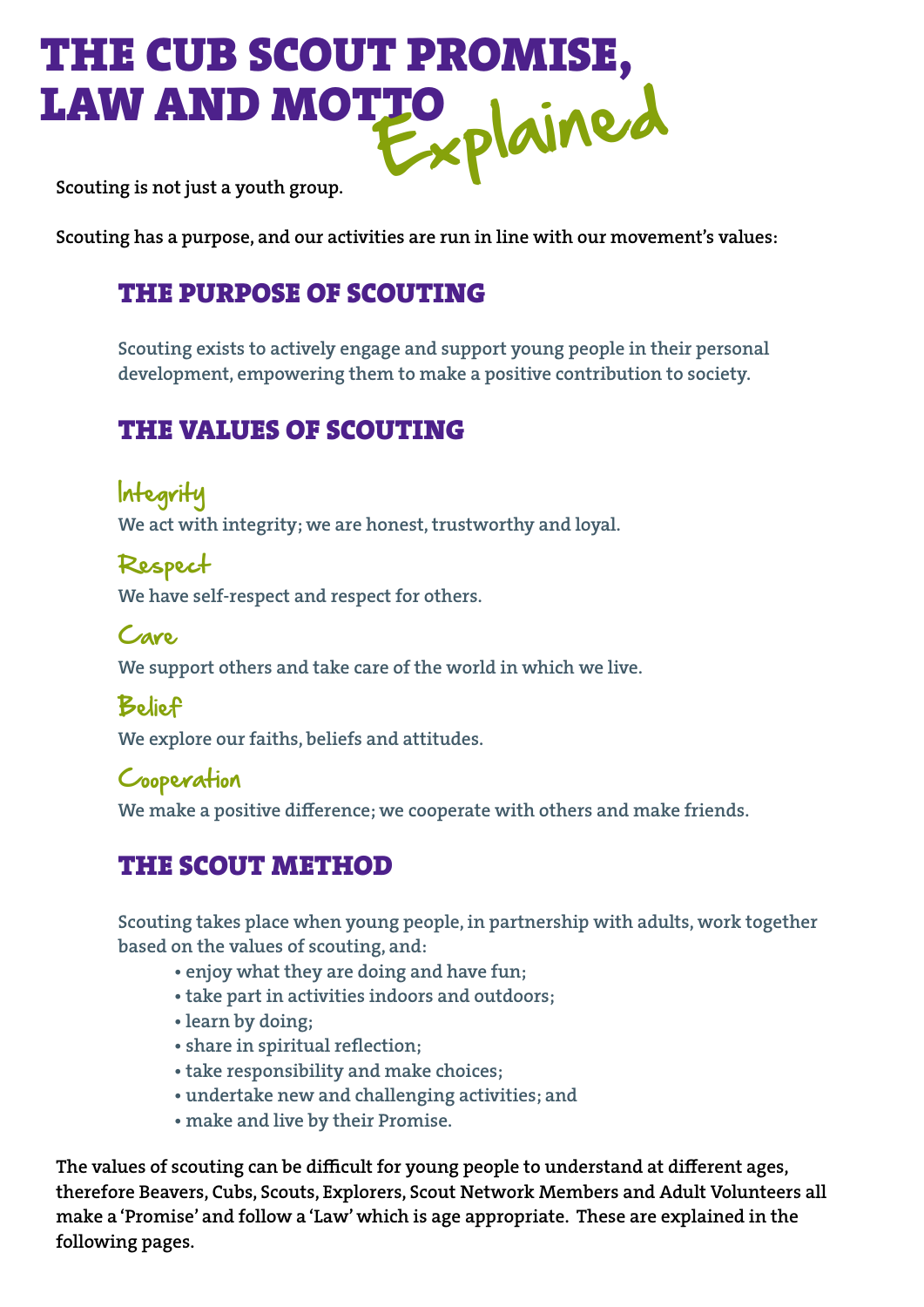

# JOINING THE CUB PACK

Young people who are new to the cub pack will visit for a few weeks to see what cubs get up to. During one of these visits a cub leader will discuss the Cub Scout Promise and Cub Scout Law with them. To become a cub in the pack officially, they will make their promise in front of the pack. Before they do this, they need to learn about the Cub Scout Law. They do not need to remember the law word-for-word, but they must understand it. The Cub Scout Law is a few simple rules that we ask every cub to try to keep - at times it can be a challenge, but during our activities we try to give the cubs a better understanding of how they can live up to their promise and keep the law.

#### THE CUB SCOUT LAW

Cub Scouts always do their best, think of others before themselves and do a good turn every day.

# THE SCOUT MOTTO

"Be Prepared"

The Scout Motto is possibly one of the most famous phrases associated with Scouting and is shared across the movement - including cubs!

When a new cub is ready to join the troop officially, they make their promise during a short ceremony called an 'investiture'. The Promise is based on the shared values of all scouts, but has a number of variations in wording, depending on each young person's personal faith and beliefs.